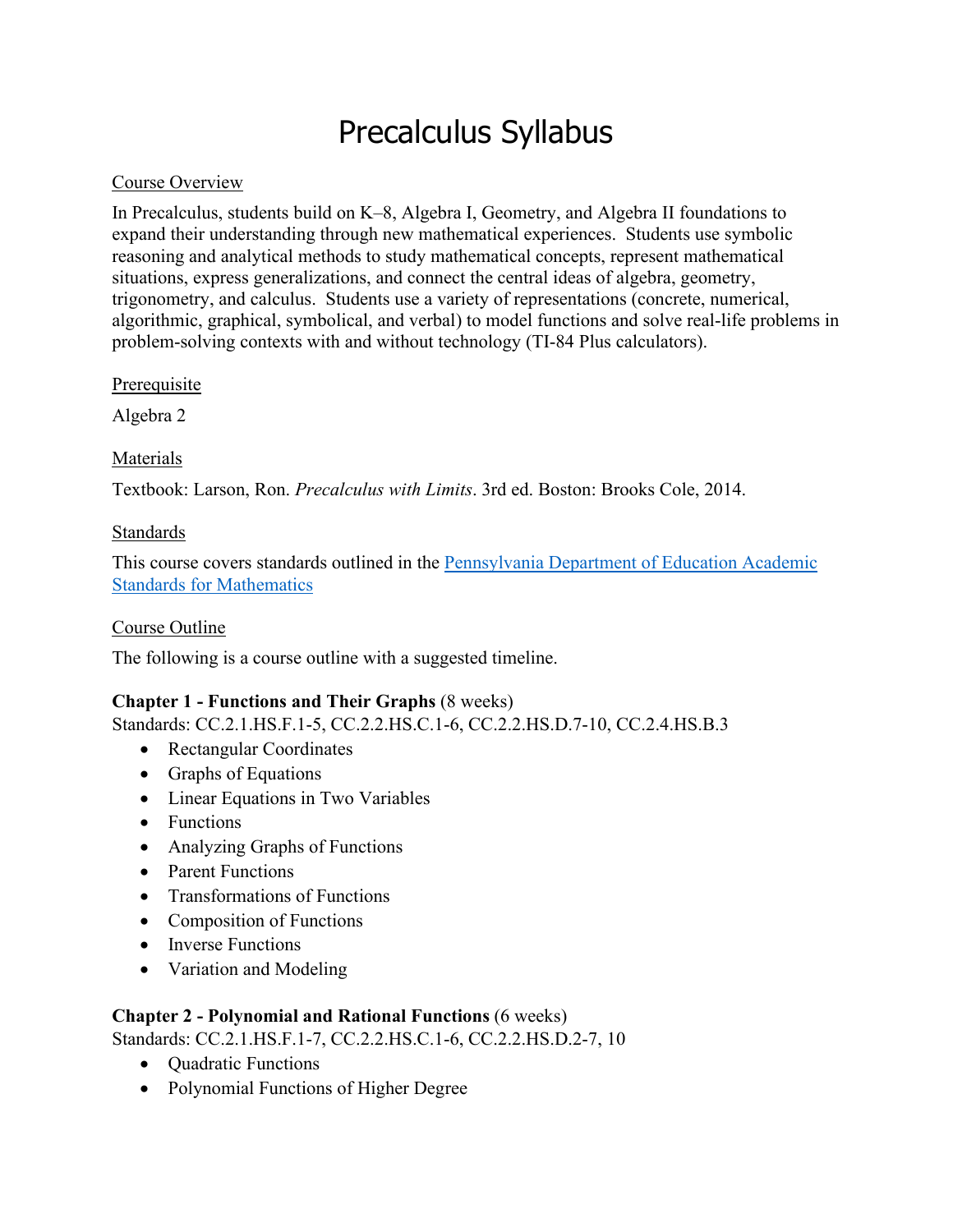- Polynomial and Synthetic Division
- Complex Numbers
- Zeros of Polynomial Functions
- Rational Functions

## **Chapter 3 - Exponential and Logarithmic Functions** (4 weeks)

Standards: CC.2.1.HS.F.1-5, CC.2.2.HS.C.1-6, CC.2.2.HS.D.6-10

- Exponential Functions and Graphs
- Logarithmic Functions and Graphs
- Properties of Logarithms
- Exponential and Logarithmic Equations
- Exponential and Logarithmic Models

# **Chapter 4 – Trigonometry** (8 weeks)

Standards: CC.2.1.HS.F.1-5, CC.2.2.HS.C.1-9, CC.2.2.HS.D.2, 6-8, 10, CC.2.3.HS.A.7

- Radian and Degree Measure
- The Unit Circle
- Right Triangle Trigonometry
- Trigonometric Functions of Any Angle
- Graphs of Sine and Cosine Functions
- Graphs of Other Trigonometric Functions
- Inverse Trigonometric Functions
- Applications and Models

## **Chapter 5 - Analytic Trigonometry** (6 weeks)

Standards: CC.2.1.HS.F.1-5, CC.2.2.HS.C.1-9, CC.2.2.HS.D.2, 6-8, 10, C.C.2.3.HS.A.7

- Using Trigonometric Identities
- Verifying Trigonometric Identities
- Solving Trigonometric Equations
- Sum and Difference Formulas
- Multiple-Angle and Product-to-Sum Formulas

## **Chapter 6 - Additional Topics in Trigonometry** (2 weeks)

Standards: CC.2.2.HS.C.7, CC.2.2.HS.D.2, 8

- Law of Sines
- Law of Cosines

## (Time permitting)

**Chapter 12 - Limits and an Introduction to Calculus** (2 week) Standards: CC.2.1.HS.F.2, CC.2.2.HS.C.2, CC.2.2.HS.D.2

• Introduction to Limits